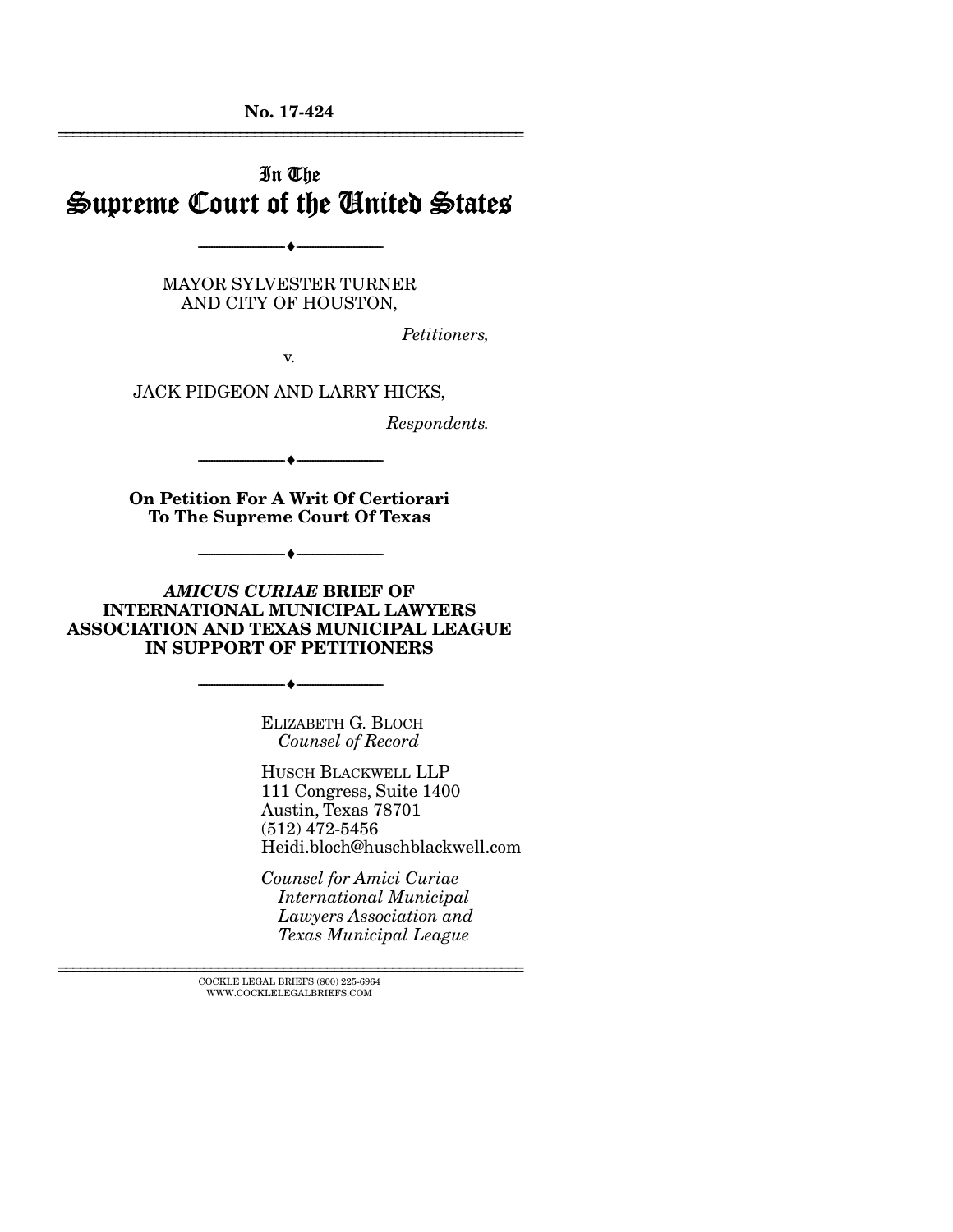## TABLE OF CONTENTS

# Page

| ii<br>TABLE OF AUTHORITIES |            |                                                                                                                                                                           |    |  |
|----------------------------|------------|---------------------------------------------------------------------------------------------------------------------------------------------------------------------------|----|--|
| INTEREST OF AMICI CURIAE   |            |                                                                                                                                                                           |    |  |
| SUMMARY OF THE ARGUMENT    |            |                                                                                                                                                                           |    |  |
|                            |            |                                                                                                                                                                           |    |  |
| L.                         |            | This Court should grant the petition to<br>avoid the piecemeal litigation over funda-<br>mental rights the Texas Supreme Court<br>encouraged when it incorrectly declared | 4  |  |
| П.                         |            | Municipalities need certainty and uniform                                                                                                                                 | 7  |  |
|                            |            | A. Texas cities have an interest in en-<br>suring the health and welfare of their<br>employees and their families                                                         | 7  |  |
|                            | $\bf{B}$ . | Texas cities must be able to attract<br>and retain good employees                                                                                                         | 8  |  |
|                            | C.         | Lack of uniform application of federal<br>law will impose significant burdens on                                                                                          | 10 |  |
| 11                         |            |                                                                                                                                                                           |    |  |
|                            |            |                                                                                                                                                                           |    |  |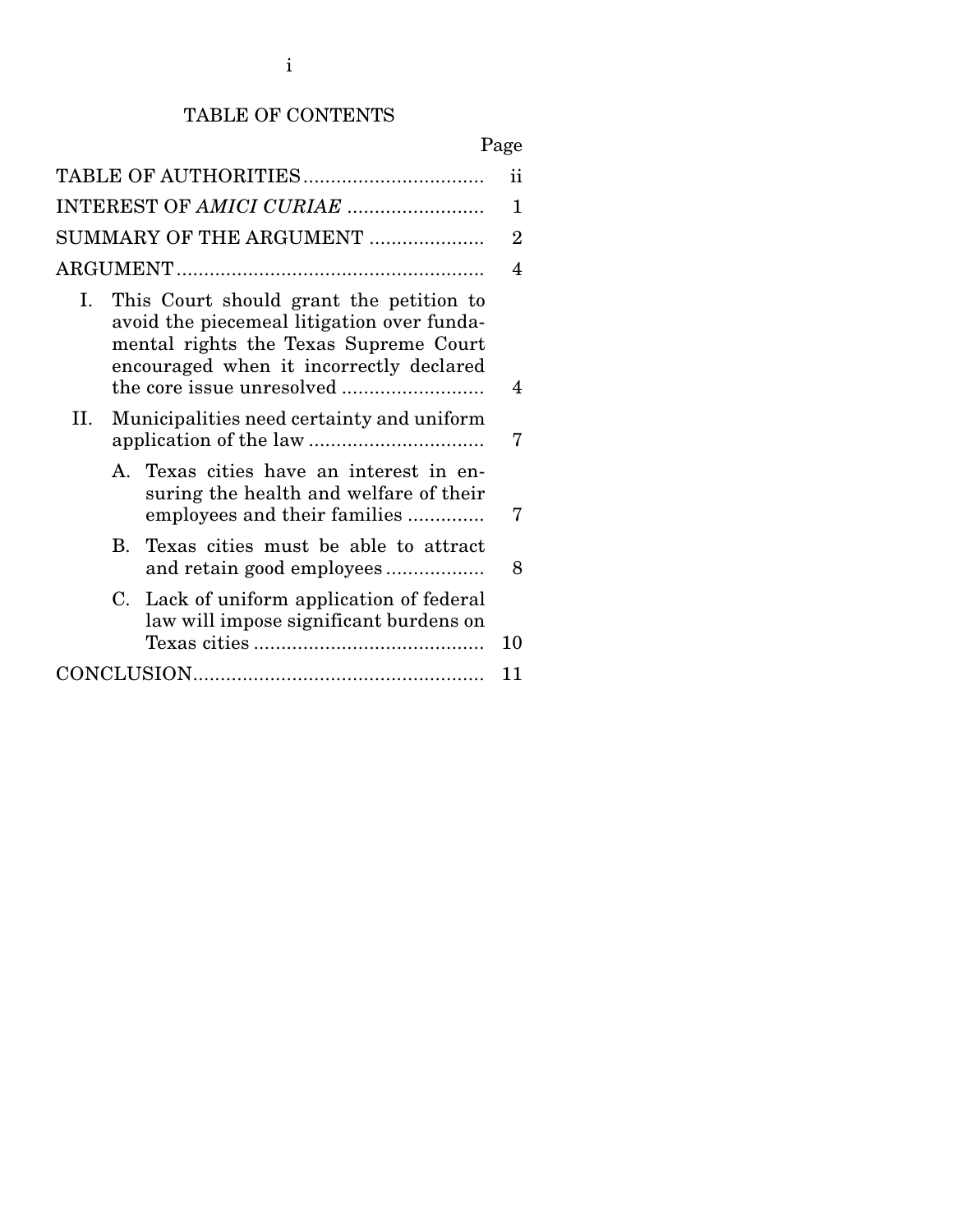ii

## TABLE OF AUTHORITIES

Page

## CASES

| De Leon v. Abbott, 791 F.3d 619 (5th Cir. 2015)3   |
|----------------------------------------------------|
| Obergefell v. Hodges, 135 S. Ct. 2584 (2015)passim |
| <i>Pavan v. Smith, 137 S. Ct. 2075 (2017)</i> 3    |
| Pidgeon v. Turner, 2017 WL 2829350 (Tex. June      |
|                                                    |

## RULES

|--|--|--|--|--|

## ADDITIONAL AUTHORITIES

| EMP. BENEFIT RESEARCH INST., The Cost of                                                                                                                                                                                                           |  |
|----------------------------------------------------------------------------------------------------------------------------------------------------------------------------------------------------------------------------------------------------|--|
| Spousal Health Coverage, NOTES (Jan. 2014),                                                                                                                                                                                                        |  |
| https://www.ebri.org/pdf/EBRI_Notes_01_Jan-                                                                                                                                                                                                        |  |
| 14_SpslCvg-RetPlns.pdf (last visited Oct. 10,                                                                                                                                                                                                      |  |
|                                                                                                                                                                                                                                                    |  |
| Freedom to Marry, U.S. Conference of Mayors<br>Passes Resolution Calling for End to Marriage<br>Discrimination, http://www.freedomtomarry.org/<br>blog/entry/u.s.-conference-of-mayors-passes-<br>resolution-calling-for-end-to-marriage-dis (last |  |
| 2015 Census, http://www.governing.com/gov-data/<br>public-workforce-salaries/monthly-government-<br>employment-changes-totals.html (last visited                                                                                                   |  |
|                                                                                                                                                                                                                                                    |  |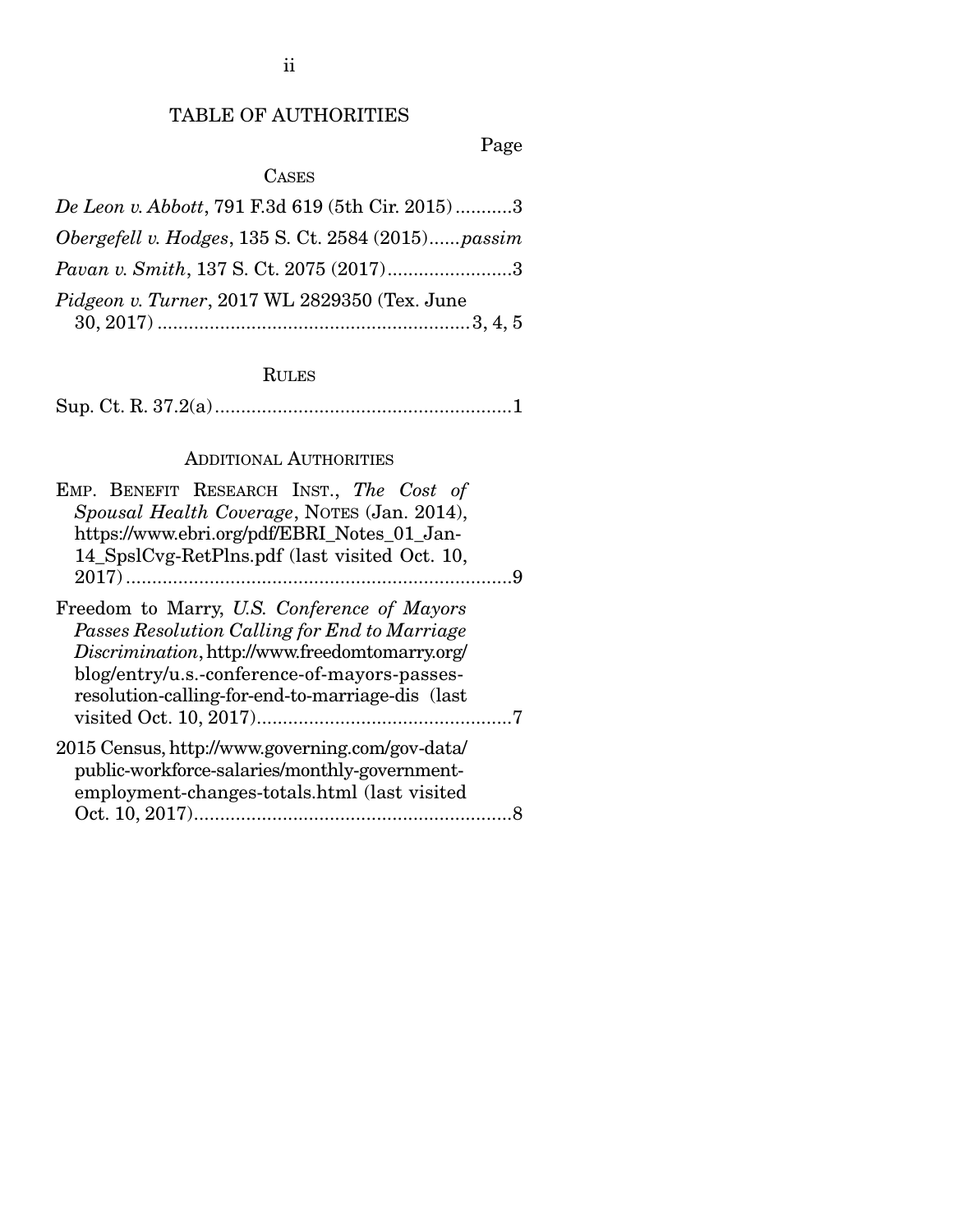iii

## TABLE OF AUTHORITIES – Continued

|                                                                                                                                                                                                                                          | Page |
|------------------------------------------------------------------------------------------------------------------------------------------------------------------------------------------------------------------------------------------|------|
| Governing Magazine, https://factfinder.census.gov/<br>faces/tableservices/jsf/pages/productview.xhtml?<br>pid=GEP_2015_00A3&prodType=table (last vis-                                                                                    |      |
| KAISER FAMILY FOUND. & HEALTH RESEARCH &<br>EDUC. TRUST, Employer Health Benefits (2016),<br>http://files.kff.org/attachment/Report-Employer-<br>Health-Benefits-2016-Annual-Survey (last visited                                        |      |
| Mallory, C. & Sears, B., Requiring Equal Ben-<br>efits for Domestic Partners, WHEN MANDATES<br>WORK: RAISING LABOR STANDARDS AT THE LO-                                                                                                  |      |
| Theodore B. Olson, The Conservative Case for<br>Gay Marriage: Why Same-Sex Marriage is<br>an American Value, Newsweek, http://www.<br>newsweek.com/conservative-case-gay-marriage-<br>70923, Jan. 8, 2010 (last visited Oct. 10, 2017)10 |      |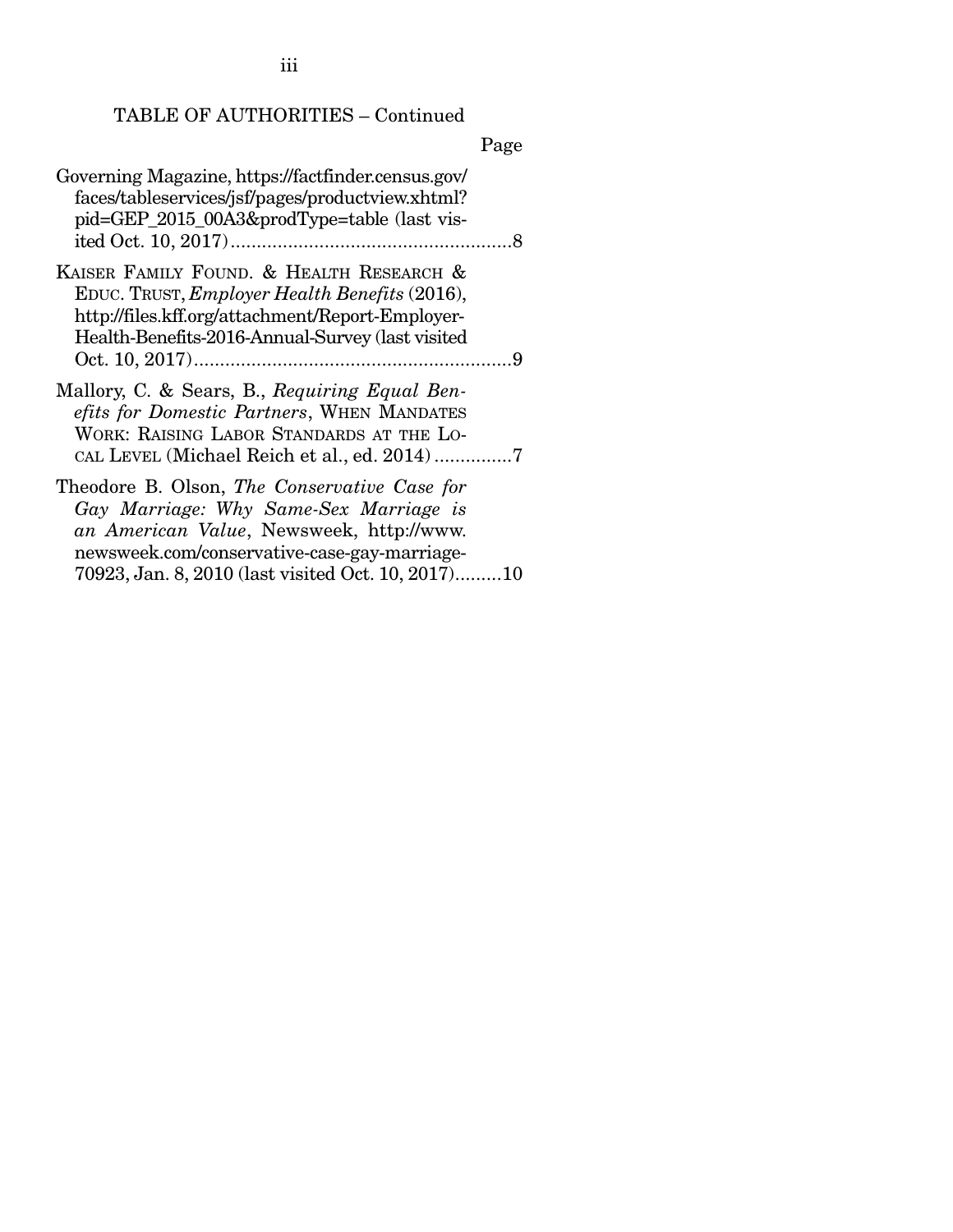### INTEREST OF *AMICI CURIAE*<sup>1</sup>

 The International Municipal Lawyers Association (IMLA) is a non-profit, nonpartisan professional organization with more than 2,500 members. The membership comprises local governmental entities, including cities, counties and subdivisions thereof, as represented by their chief legal officers, state municipal leagues, and individual attorneys. IMLA serves as an international clearinghouse of legal information and cooperation on municipal legal matters. Established in 1935, IMLA is the oldest and largest association of attorneys representing United States municipalities, counties and special districts. IMLA's mission is to advance the responsible development of municipal law through education and advocacy by providing the collective viewpoint of local governments around the country on legal issues before the U.S. Supreme Court, the U.S. Courts of Appeals, and in state supreme and appellate courts.

 The Texas Municipal League (TML) is a non-profit association of over 1,150 incorporated cities in Texas. TML provides legislative, legal, and educational services to its members.

<sup>&</sup>lt;sup>1</sup> No counsel for a party has authored any part of this brief, nor has any party or counsel for a party made any monetary contribution intended to fund the preparation or submission of this brief. Pursuant to Supreme Court Rule 37.2(a), on October 4, 2017, more than ten days prior to filing this *amicus curiae* brief, counsel for *Amici Curiae* provided notice to counsel of record for all parties of their intent to file this brief. Counsel of record for all parties granted consent to this filing.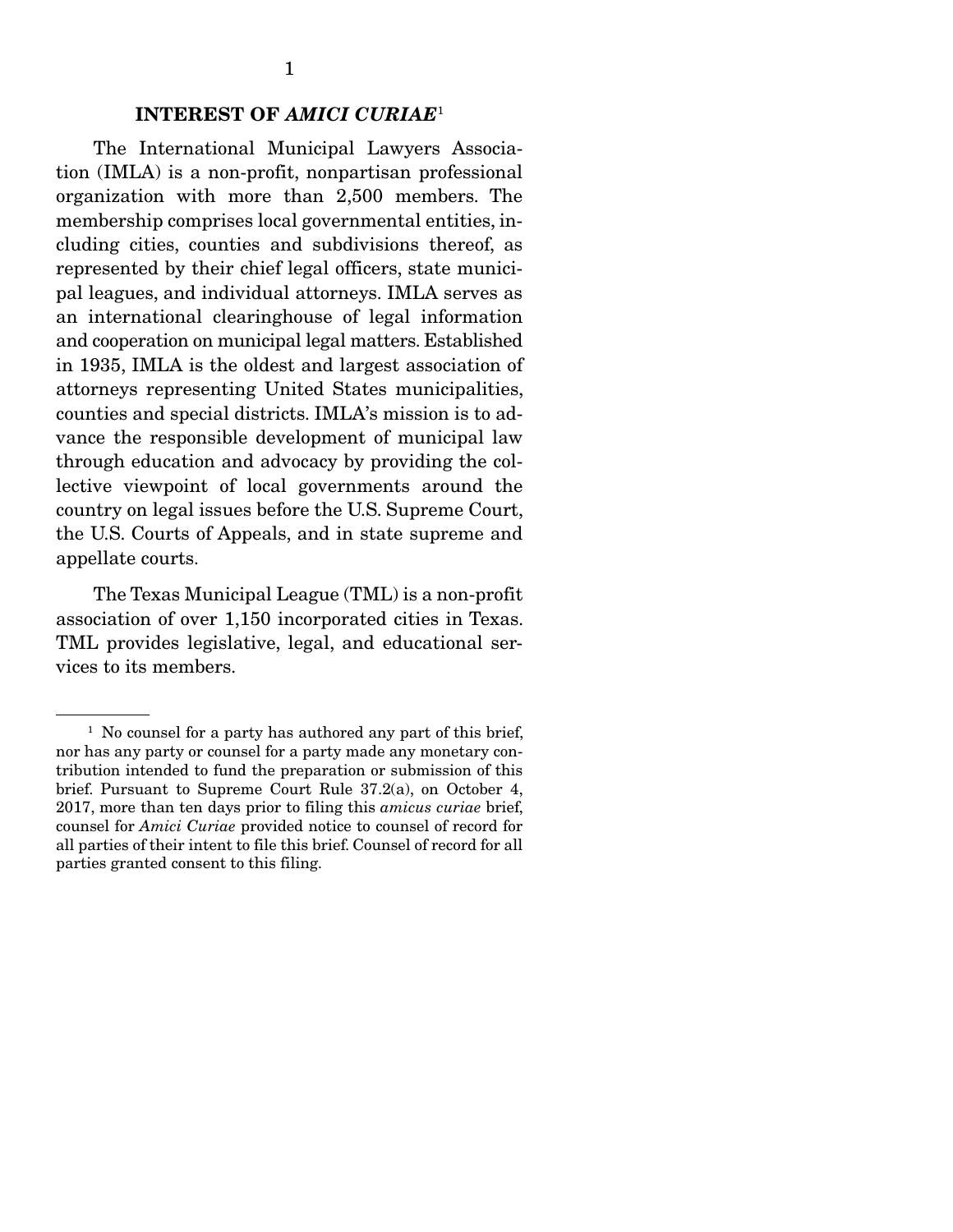Municipalities, as the level of government most closely connected to the communities they serve, bear a great burden when a targeted sector of their populace is denied the rights of a marriage *on equal terms*  as a traditional marriage – rights that the U.S. Constitution guarantees. *Obergefell v. Hodges*, 135 S. Ct. 2584 (2015). Municipalities create and enforce local laws and policies, and therefore depend on uniform application of federal laws that inform their local enactments. As significant employers in their communities, municipalities must also be able to remain competitive in their efforts to attract a healthy, talented, and diverse workforce. IMLA and TML thus have a vested and significant interest in ensuring that this Court's decision in *Obergefell* is respected by state courts and applied uniformly. *Amici* also have a significant interest in preserving local autonomy and ensuring local governments can act as laboratories of democracy by providing whatever benefits they wish to their employees within the bounds of state and federal law.

#### SUMMARY OF THE ARGUMENT

--------------------------------- ---------------------------------

 Texas has a Defense of Marriage Act ("DOMA") similar to those struck down in *Obergefell*. In this case, Respondents used Texas' DOMA to challenge a mayor's decision to expand the city's provision of health insurance benefits to spouses of employees in same-sex marriages just as it has been providing those spousal benefits to employees in opposite-sex marriages. Despite this Court's intervening opinion in *Obergefell*, the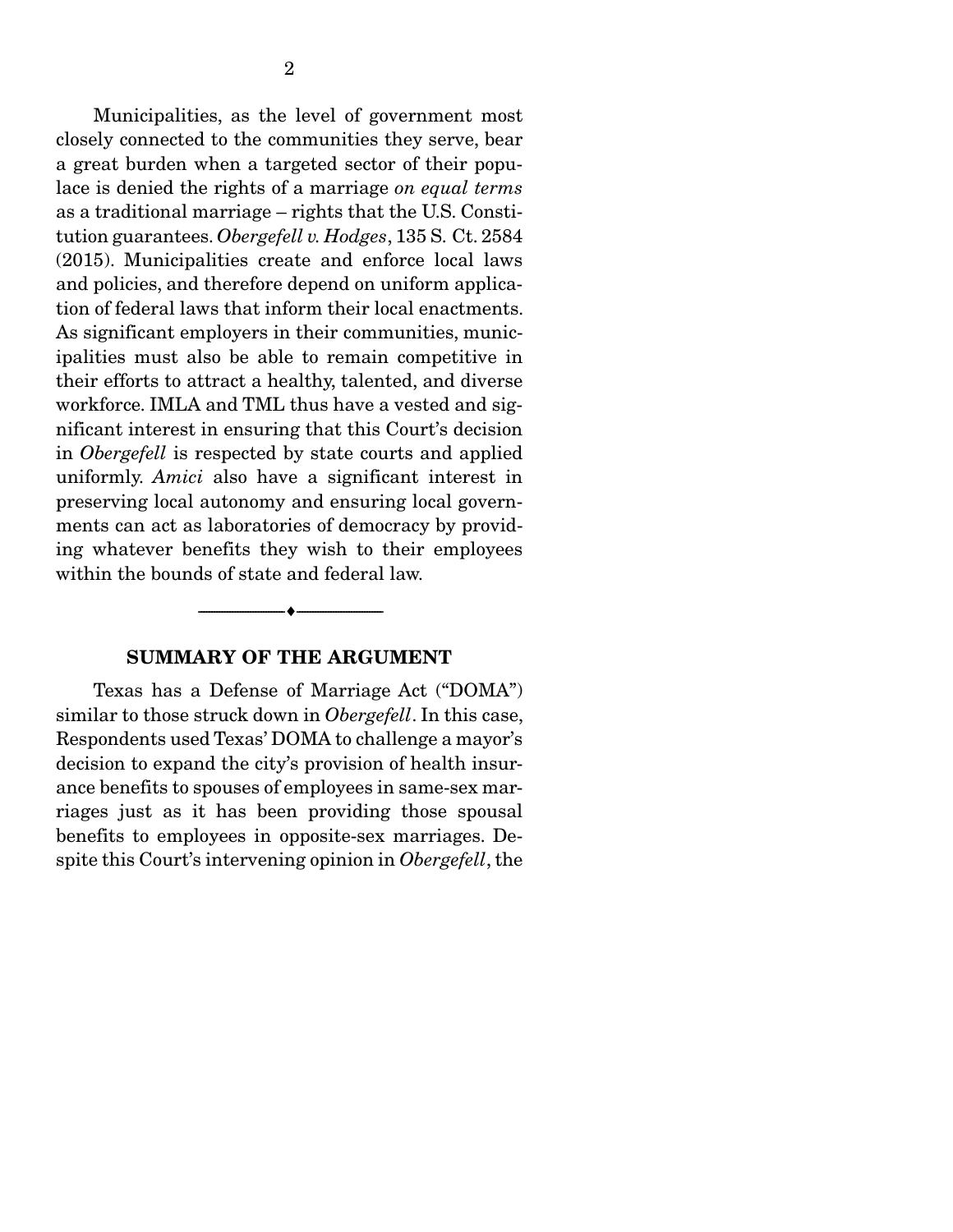Texas Supreme Court inexplicably concluded that the issue had "not yet been fully developed or litigated," stating that "the Texas and Houston DOMAs remain in place as they were before *Obergefell* and *De Leon*."2 *Pidgeon v. Turner*, 2017 WL 2829350, at \*11 (Tex. June 30, 2017), n. 20.

 Some cases raise questions that are tangential to the core issue of whether those in same-sex marriages are entitled to the same constellation of benefits as those in opposite-sex marriages. But this one, like *Pavan v. Smith*, 137 S. Ct. 2075 (2017) (per curiam), does not.

*Obergefell instructs that a same-sex marriage is* on equal legal footing with a traditional marriage. There is no permissible basis for distinguishing the two; they are both legal marriages, on the same terms and conditions, entitled to equal dignity and respect under the law. Here, no constitutionally permissible limitation prohibits the City of Houston, or any other Texas municipality, from extending employment benefits to spouses of *all* legally married employees.

 The Texas Supreme Court, instead of encouraging more litigation, should have recognized that the decision in *Obergefell* resolves the core question of whether Texas' DOMA can be used to prohibit a municipality from providing equal benefits to spouses of employees

<sup>2</sup> *De Leon v. Abbott*, 791 F.3d 619 (5th Cir. 2015) (affirming order enjoining Texas governmental officials from enforcing Texas' DOMA).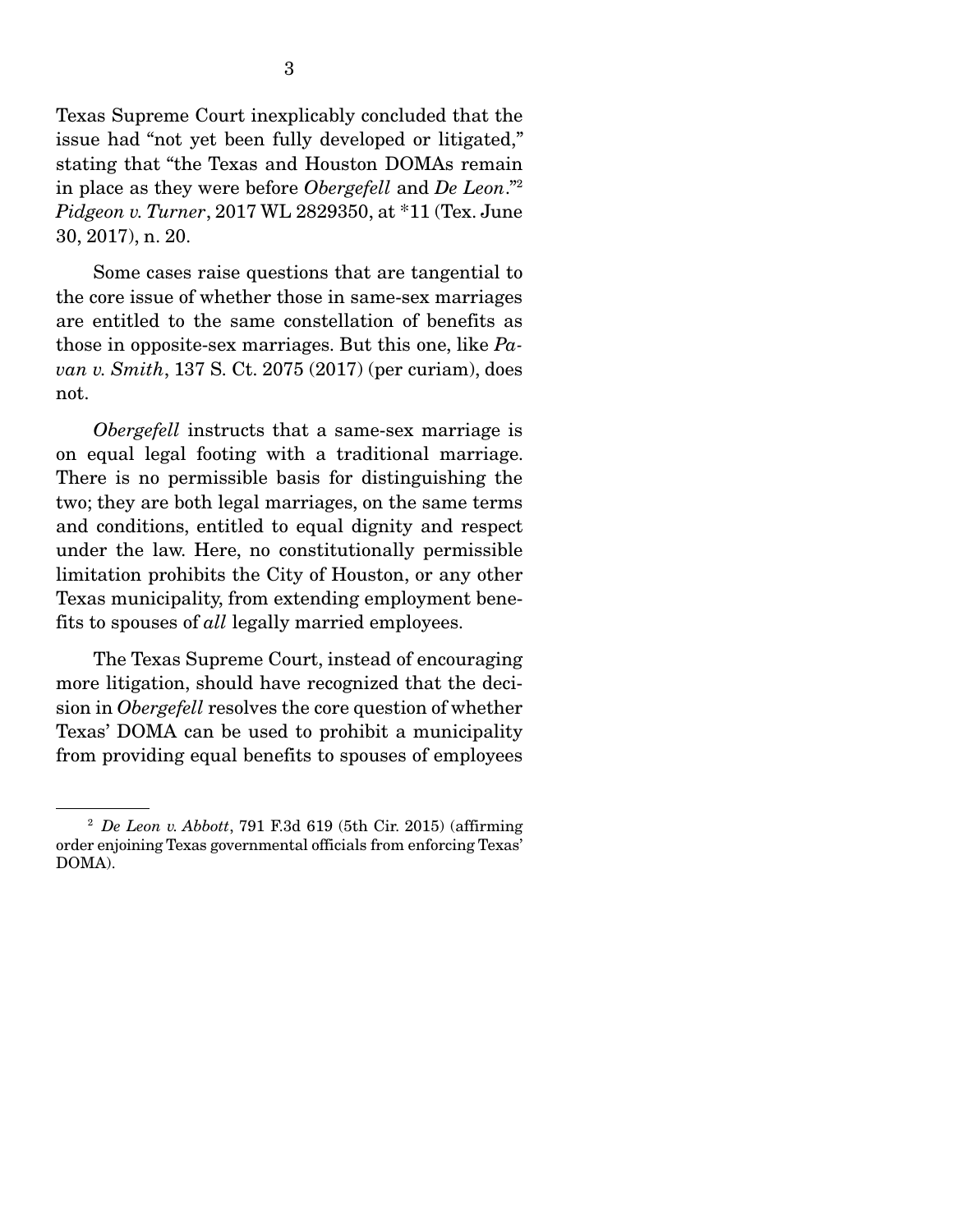in same-sex marriages. That court's ruling leaves municipalities vulnerable to lawsuits from all sides and significantly hampers their ability to attract a healthy, talented, and diverse workforce.

#### ARGUMENT

--------------------------------- ---------------------------------

## I. This Court should grant the petition to avoid the piecemeal litigation over fundamental rights the Texas Supreme Court encouraged when it incorrectly declared the core issue unresolved.

 The Texas Supreme Court concluded that "[t]he Supreme Court . . . in *Obergefell* . . . did not hold that states must provide the same publicly funded benefits to all married persons." *Pidgeon*, 2017 WL 2829350, at \*10. Yet this Court did just that. Once a state or political subdivision decides to publicly fund benefits based on marital status, it has no legitimate basis to distinguish one "type" of legal marriage from another:

while the States are in general free to vary the benefits they confer on all married couples, they have throughout our history made marriage the basis for an expanding list of governmental rights, benefits, and responsibilities [including] workers' compensation benefits; health insurance. . . . The States have contributed to the fundamental character of the marriage right by placing that institution at the center of so many facets of the legal and social order.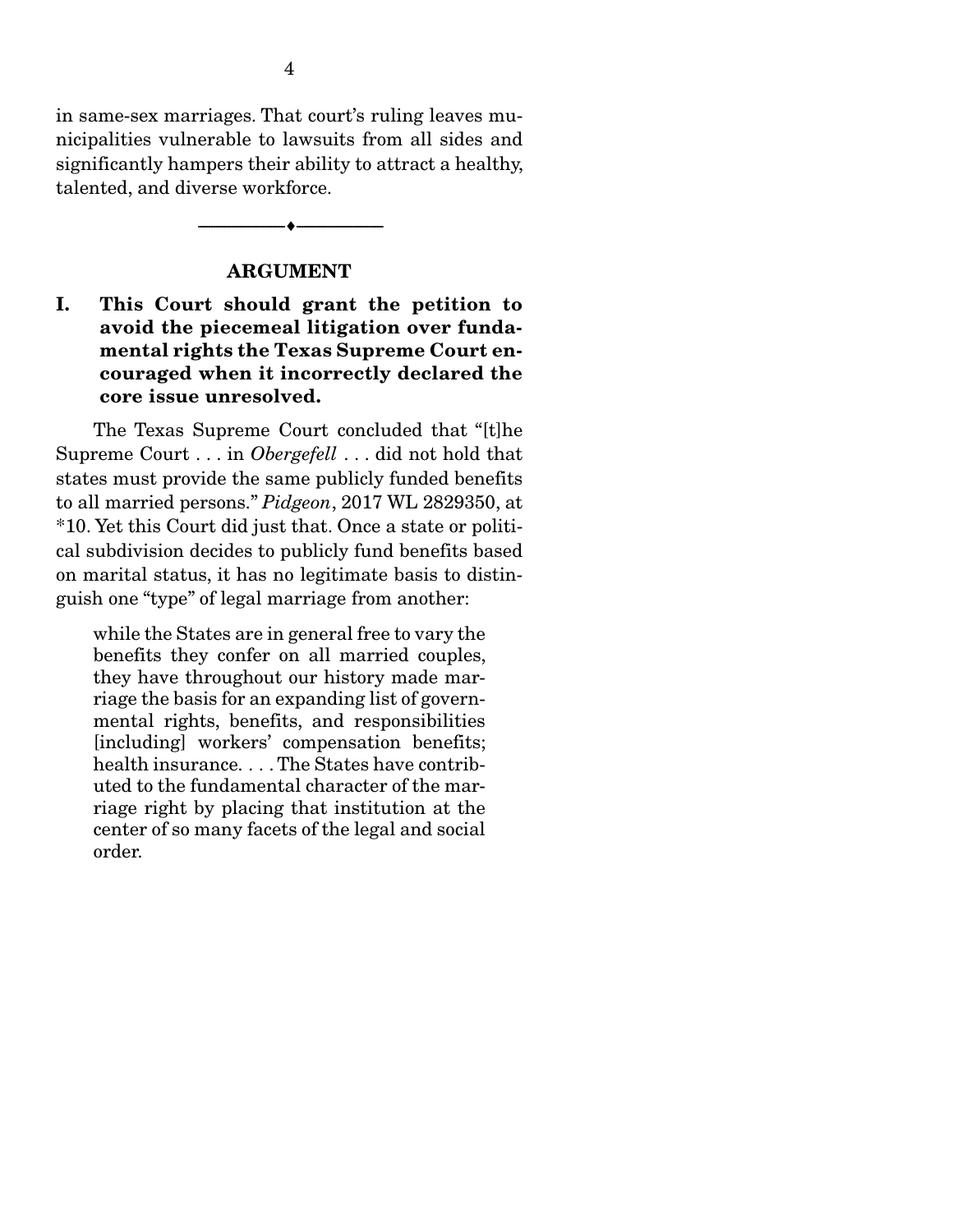There is no difference between same- and opposite-sex couples with respect to this principle. Yet by virtue of their exclusion from that institution, same-sex couples are denied the constellation of benefits that the States have linked to marriage.

#### *Obergefell*, 135 S. Ct. at 2601.

 While states regulate certain aspects of the marriage relationship, such as by imposing age or consanguinity limits, they may not distinguish among legal marriages based on a constitutionally impermissible distinction such as the sex of the spouses. So once a state defines the bundle of benefits it affords to married couples, it cannot create hurdles that prevent one "type" of marriage from enjoying those benefits.3 The Texas Supreme Court failed to recognize there is no possible interpretation or application of its DOMA that could prevent Petitioners from providing benefits to a subset of its legally married employees.

 After declaring the key issue unresolved, the Texas court then invited "litigants throughout the country . . . [to] assist the courts in fully exploring *Obergefell*'s reach and ramifications. . . ." *Pidgeon*, 2017 WL 2829350, at \*12. This impermissibly encourages the very case-by-case litigation this Court denounced in *Obergefell*. *Obergefell*, 135 S. Ct. at 2605, 2606. This Court should take the opportunity, as it did

<sup>&</sup>lt;sup>3</sup> Of course, there is no such thing as a different "type" of marriage.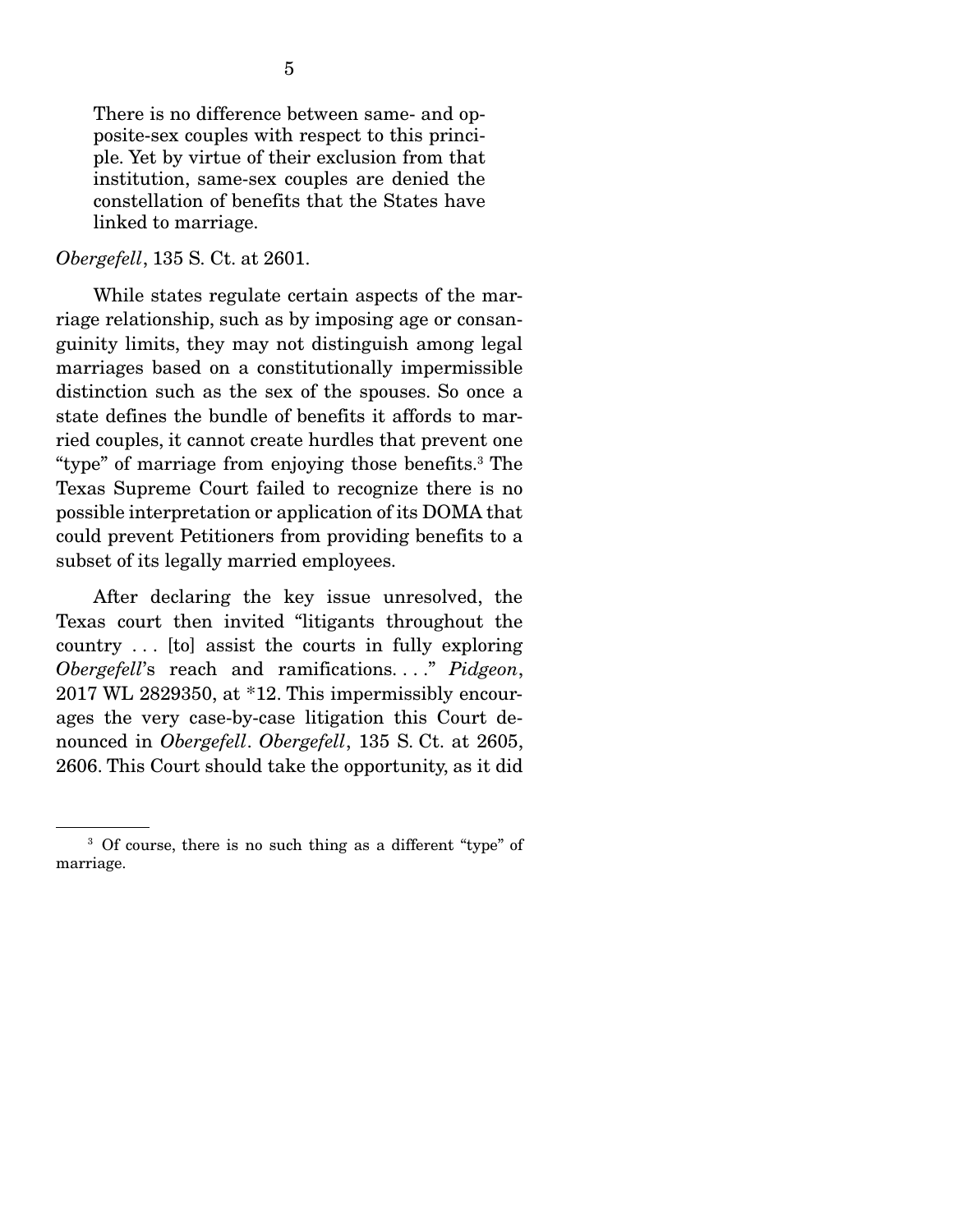in *Pavan*, to assist reluctant courts in respecting *Obergefell's* reach.

 The Texas court's ruling leaves municipalities with three untenable options: 1) they can choose to provide spousal benefits to all married employees and risk being sued by citizens such as Respondents; 2) they can, reluctantly, choose to provide spousal benefits to only those employees in opposite-sex marriages and risk being sued by gay and lesbian employees and civil rights groups as well as losing a significant part of their workforce; or 3) they can, also reluctantly, choose not to provide any spousal benefits and risk losing an even greater part of their workforce.

 A state's attempt, such as through a DOMA, to limit the autonomy and authority of local municipalities to make decisions about the health and welfare of their citizenry should be met with skepticism, particularly when that limitation is driven by an animus the municipalities may not share. When such limitations are declared unconstitutional by this Court, states must recognize that their efforts have failed. Here, there is no constitutionally permissible basis for preventing the City of Houston, or any other Texas municipality, from extending employment benefits to spouses of *all* married employees.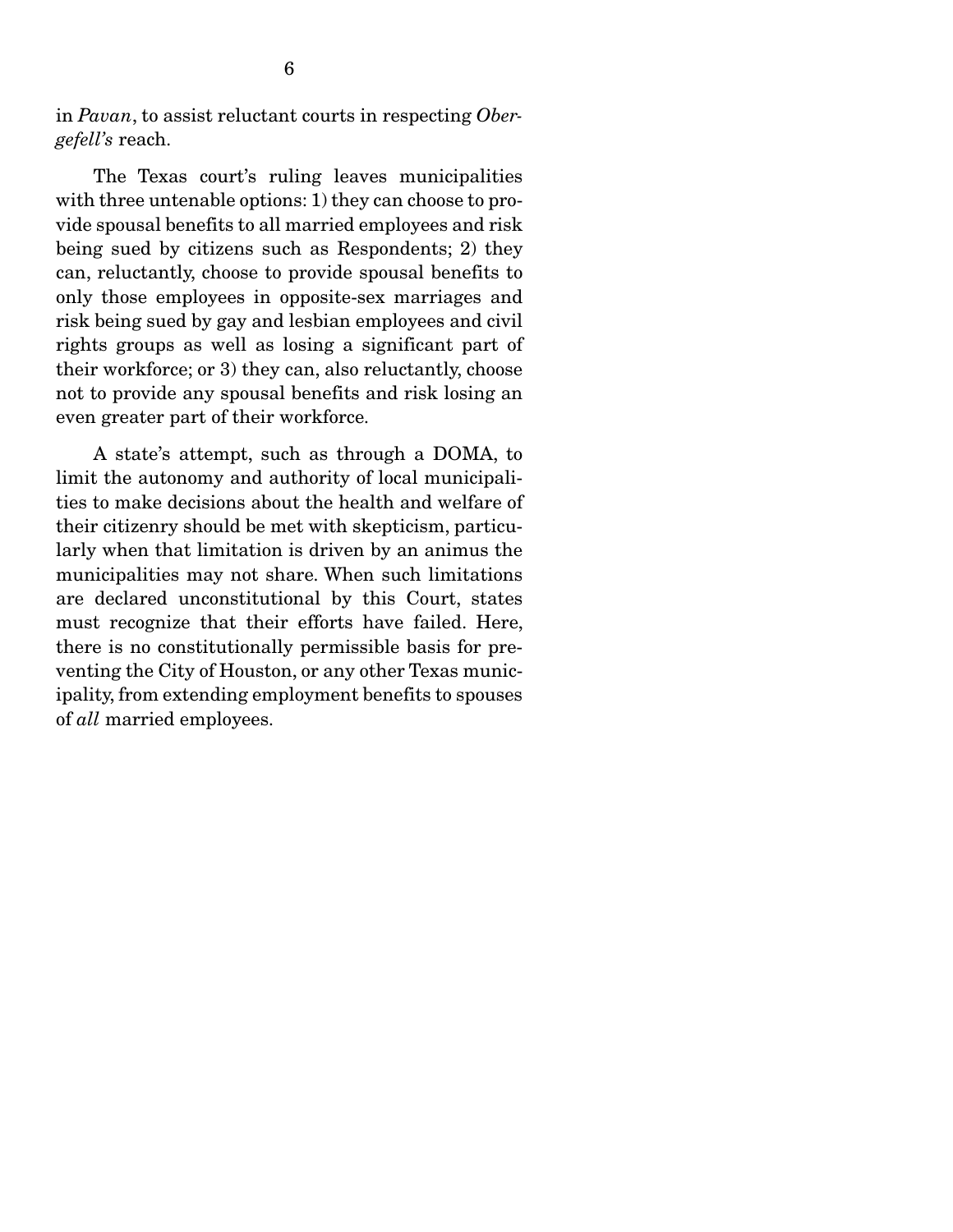### II. Municipalities need certainty and uniform application of the law.

## A. Texas cities have an interest in ensuring the health and welfare of their employees and their families.

 Cities enjoy a large degree of autonomy when it comes to decisions about the health and welfare of their citizens and their employees. Long before states began recognizing marriage equality, many cities had enacted laws and regulations to protect against sexual orientation discrimination at the local level, and many mayors were calling for marriage equality. *See, e.g.*, Freedom to Marry, *U.S. Conference of Mayors Passes Resolution Calling for End to Marriage Discrimination*, http://www.freedomtomarry.org/blog/entry/u.s.-conferenceof-mayors-passes-resolution-calling-for-end-to-marriagedis (last visited Oct. 10, 2017).

 Cities implementing these protections experienced significant positive benefits in their communities. For example, the city of San Francisco's Equal Benefits Ordinance increased the number of employees who were offered domestic partner benefits as well as the number of insurance companies that offered plans with such benefits. This, in turn, helped private companies recruit and retain talented employees, a boon to the local community. Mallory, C. & Sears, B., *Requiring Equal Benefits for Domestic Partners*, WHEN MANDATES WORK: RAISING LABOR STANDARDS AT THE LO-CAL LEVEL 158-59 (Michael Reich et al., ed. 2014).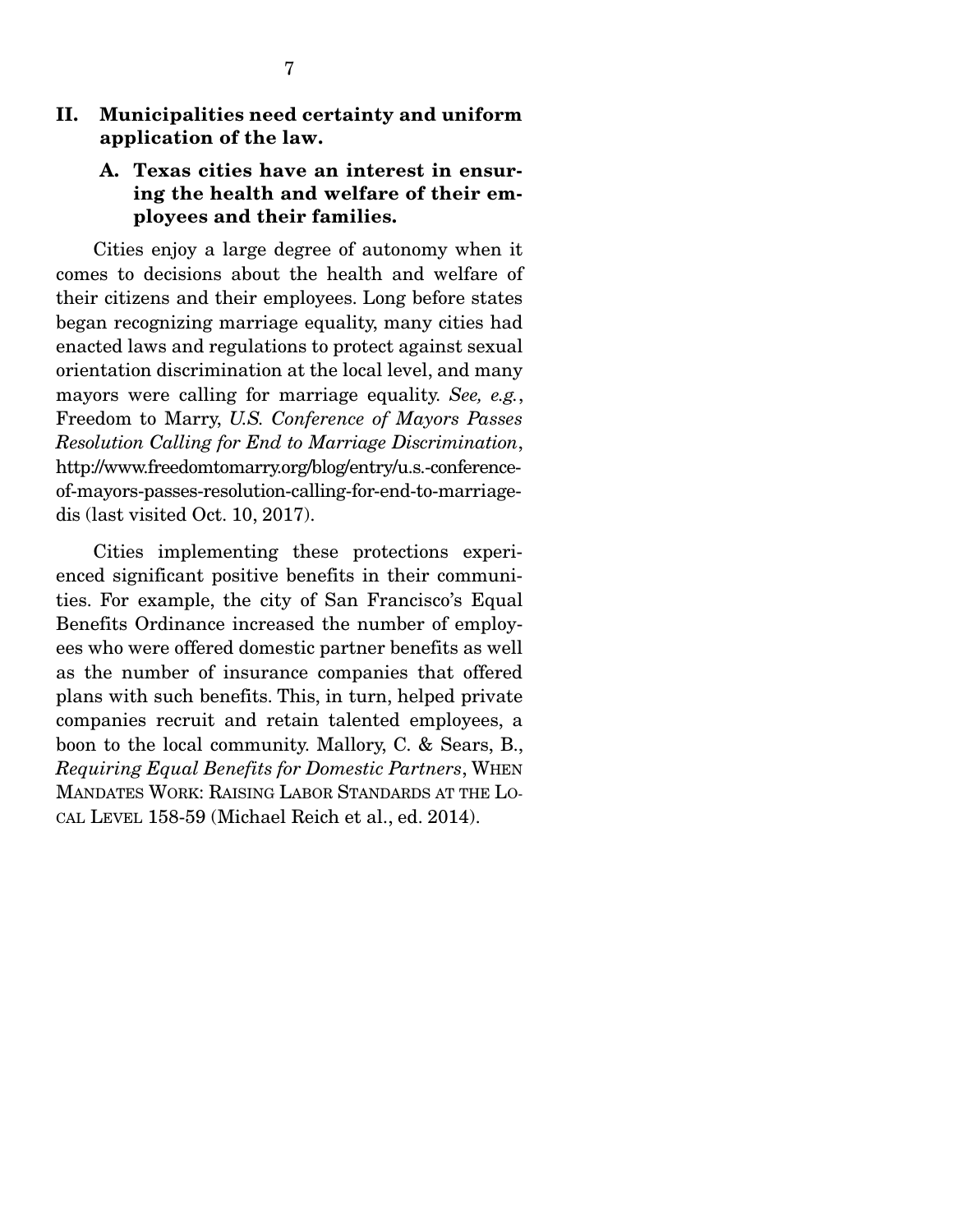Municipalities attend to the daily needs of their populace, providing police and fire services, parks and recreation services, transportation, housing, and a host of other services. Some, including many cities in Texas, provide public health and emergency medical services. Local government employees number over one million in Texas,<sup>4</sup> and over 14 million nationwide.<sup>5</sup> In addition to having a keen interest in ensuring the health of their employees and their families, cities that provide health and medical services have an interest in reducing the costs of such services provided to the un- and under-insured. If a significant portion of a city's workforce is denied subsidized health insurance for spouses, this may place a greater strain on the city's publicly provided medical and other services.

### B. Texas cities must be able to attract and retain good employees.

 Cities compete with other employers in both the public and private sector for quality employees, and benefits packages are an important factor for persons

<sup>4</sup> According to the 2015 Census, there were over one million local government employees in Texas in 2015: https://factfinder. census.gov/faces/tableservices/jsf/pages/productview.xhtml?pid= GEP 2015 00A3&prodType=table (last visited Oct. 10, 2017).

<sup>&</sup>lt;sup>5</sup> According to Governing Magazine, there were over 14 million local government employees in the U.S. in December 2015: http://www.governing.com/gov-data/public-workforce-salaries/ monthly-government-employment-changes-totals.html (last visited Oct. 10, 2017).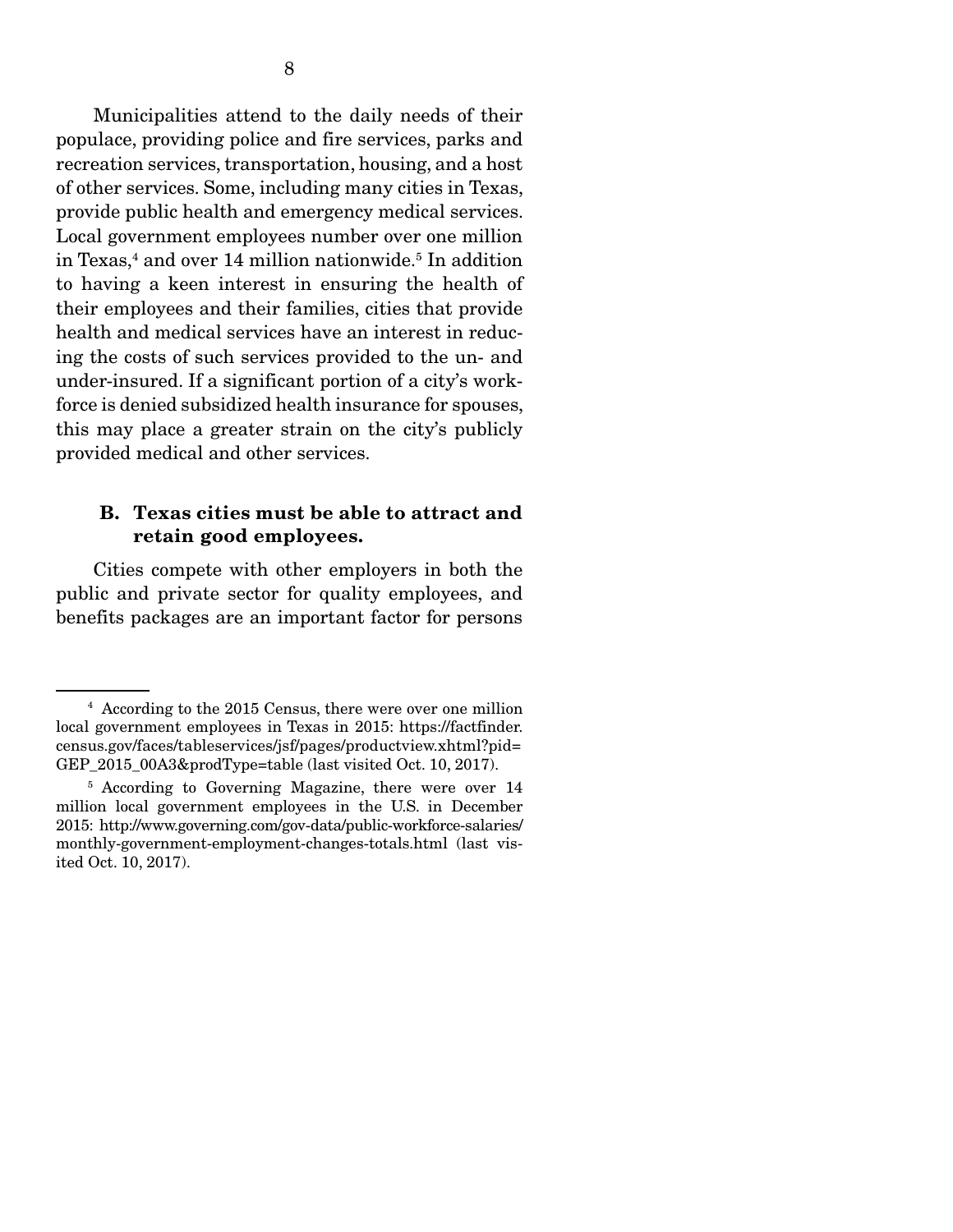making employment decisions.6 Spousal coverage is often a significant portion of an employee's compensation.7

 Denying spousal employment benefits to same-sex couples creates a hostile atmosphere of discrimination and unfairness. For municipalities, the work environment is particularly important as public entities cannot offer the kind of compensation packages available in the private sector. Fairness and equality in the workplace and quality of life benefits are critical for recruiting and retaining a talented, diverse, and motivated workforce.

 Cities do not just compete with other in-state employers for quality employees. If Texas cities are prevented from offering attractive benefits for *all* married employees, they will lose talent to cities in other states that will no doubt abide by this Court's pronouncement of the law of the land.

<sup>6</sup> The Kaiser Family Foundation reports that 99% of large employers that provide health benefits offer coverage to spouses. KAISER FAMILY FOUND. & HEALTH RESEARCH & EDUC. TRUST, *Employer Health Benefits*, at 43 (2016), http://files.kff.org/attachment/ Report-Employer-Health-Benefits-2016-Annual-Survey (last visited Oct. 10, 2017).

<sup>7</sup>  *See, e.g.*, EMP. BENEFIT RESEARCH INST., *The Cost of Spousal Health Coverage*, NOTES (Jan. 2014), at 5, https://www.ebri.org/ pdf/EBRI\_Notes\_01\_Jan-14\_SpslCvg-RetPlns.pdf (last visited Oct. 10, 2017).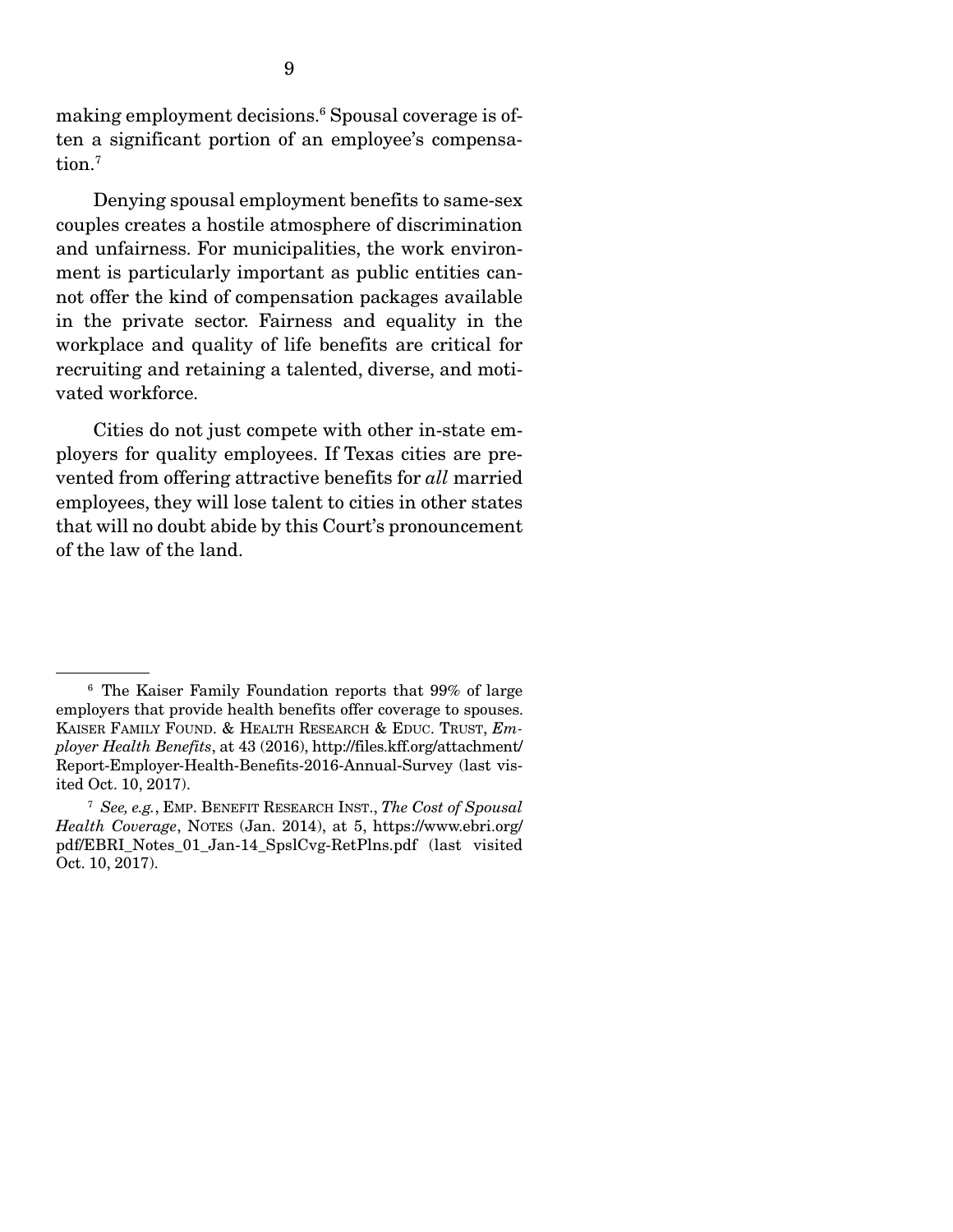### C. Lack of uniform application of federal law will impose significant burdens on Texas cities.

 Under the leadership of mayors and governing bodies, municipalities create and enforce local laws and policies. They depend on uniform application of federal and state laws that impact these decisions. The uncertainty created by the Texas Supreme Court's ruling will impose increased administrative burdens on Texas municipalities. If they might be prohibited from providing employment benefits to spouses in same-sex marriages, they will have to revise forms and systems that are already in place to identify married employees to further identify what *type* of marriage each employee enjoys. Cities will be forced to re-visit the terms of their insurance coverage with the companies that supply that coverage. Human resources departments will have to understand, then attempt to explain, this uncertainty to a bewildered workforce.<sup>8</sup>

 There is no doubt that Texas municipalities, as the City of Houston has already demonstrated, will continue to litigate their right to establish fair and nondiscriminatory laws and policies for their communities and their employees. They will also face claims of discrimination if forced to distinguish between different types of married couples. Litigation expenses can be a

<sup>8</sup> *See* Theodore B. Olson, *The Conservative Case for Gay Marriage: Why Same-Sex Marriage is an American Value*, Newsweek, http://www.newsweek.com/conservative-case-gay-marriage-70923, Jan. 8, 2010 (last visited Oct. 10, 2017) (lamenting the "crazy quilt of marriage regulation that makes no sense to anyone").